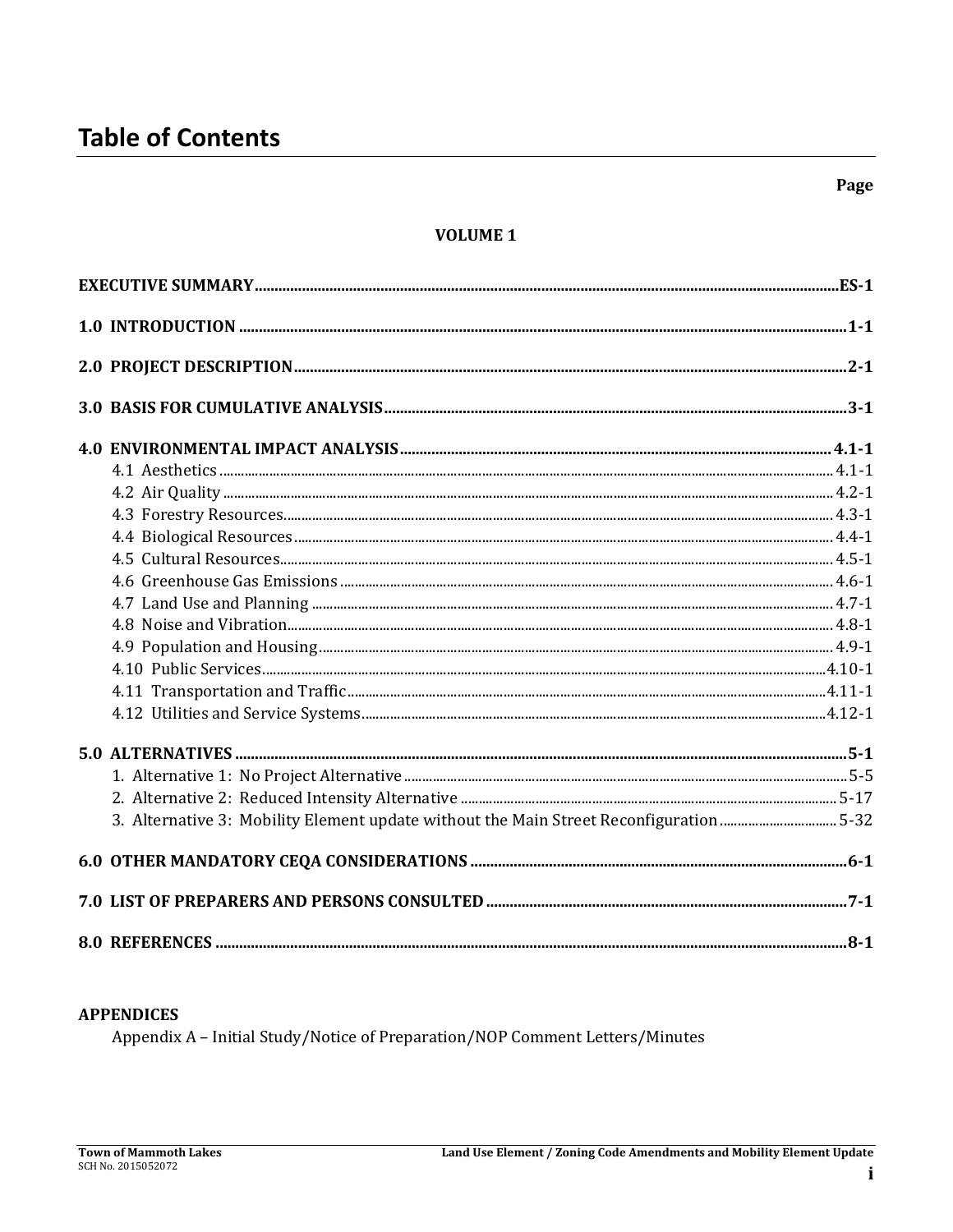#### **VOLUME 2**

Appendix B - Air Quality Worksheets

Appendix C - Greenhouse Gas Emissions Worksheets

Appendix D - Noise Worksheets

Appendix E - Public Services

Appendix F - Traffic Study

## **List of Figures**

#### **Page**

| $2 - 1$    |                                                                                                |  |
|------------|------------------------------------------------------------------------------------------------|--|
| $2 - 2$    |                                                                                                |  |
| $2 - 3$    |                                                                                                |  |
| $2 - 4$    |                                                                                                |  |
| $2 - 5$    |                                                                                                |  |
| $3-1$      |                                                                                                |  |
| $4.1 - 1$  |                                                                                                |  |
| $4.1 - 2$  |                                                                                                |  |
| $4.1 - 3$  |                                                                                                |  |
| $4.1 - 4$  |                                                                                                |  |
| $4.1 - 5$  |                                                                                                |  |
| $4.1 - 6$  |                                                                                                |  |
| $4.1 - 7$  |                                                                                                |  |
| $4.1 - 8$  |                                                                                                |  |
| $4.1 - 9$  | Illustrative Conditions, (45 ft Building Heights) Winter Solstice Shadows (December 21) 4.1-33 |  |
| $4.1 - 10$ | Illustrative Conditions, (55 ft Building Heights) Winter Solstice Shadows (December 21) 4.1-34 |  |
| $4.8 - 1$  |                                                                                                |  |
| $4.8 - 2$  |                                                                                                |  |
| $4.11 - 1$ |                                                                                                |  |

# **List of Tables**

| $ES-1$    |                                                                                 |  |
|-----------|---------------------------------------------------------------------------------|--|
| $2 - 1$   | Acreage in the Project Area Within Commercial Zoning Districts By Category 2-14 |  |
| $2 - 2$   |                                                                                 |  |
| $2 - 3$   | Summary of Proposed Land Use Changes within the Commercial Designations2-16     |  |
| $2 - 4$   |                                                                                 |  |
| $3-1$     |                                                                                 |  |
| $4.2 - 1$ |                                                                                 |  |
| $4.2 - 2$ |                                                                                 |  |
| $4.2 - 3$ | Pollutant Standards and Ambient Air Quality Data from Representative Monitoring |  |
|           |                                                                                 |  |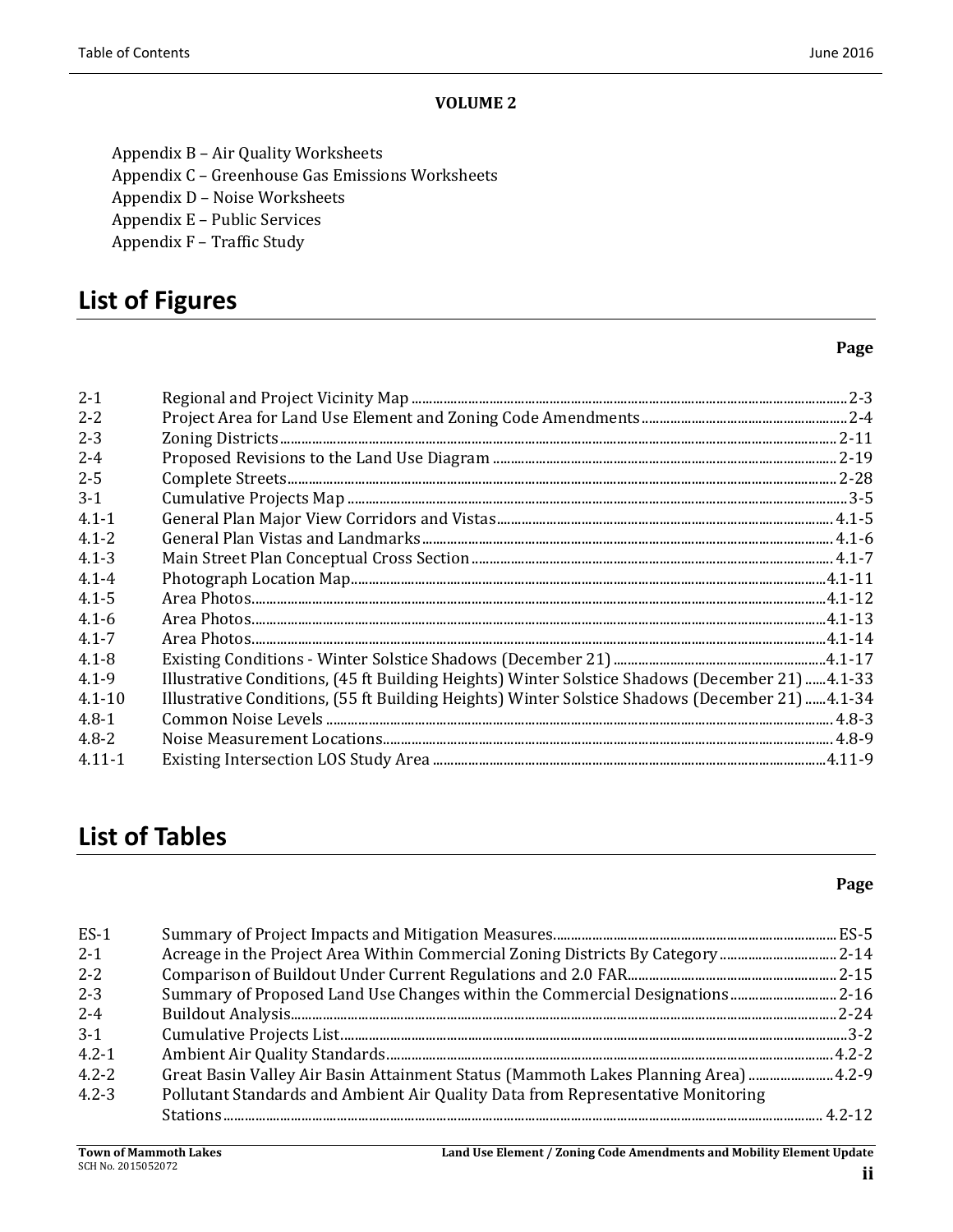| Incremental Change in Peak Daily Operational Emissions - Land Use Element/Zoning<br>$4.2 - 5$<br>Incremental Change in Peak Daily Operational Emissions - Land Use Element/Zoning<br>$4.2 - 6$<br>Incremental Change in Peak Daily Operational Emissions - Mobility Element Update  4.2-28<br>$4.2 - 7$<br>$4.2 - 8$<br>$4.4 - 1$<br>$4.4 - 2$<br>Known Archaeological and Historical Resources Recorded Within or In the Immediate<br>$4.5 - 1$<br>$4.5 - 2$<br>Known Archaeological and Historical Resources Recorded Within or In the Immediate<br>$4.5 - 3$<br>Known Archaeological and Historical Resources Recorded Within or In the Immediate<br>Vicinity of the Mobility Element Update Project Area (Existing Class III Route, Planned<br>Known Archaeological and Historical Resources Recorded Within or In the Immediate<br>$4.5 - 4$<br>Vicinity of the Mobility Element Update Project Area (Future Traffic Signals, Future<br>$4.5 - 5$<br>Known Archaeological and Historical Resources Recorded Within or In the Immediate<br>Vicinity of the Land Use Element/ Zoning Code Amendments Project Area 4.5-18<br>$4.6 - 1$<br>$4.6 - 2$<br>Incremental Change in Annual GHG Emissions - Land Use Element/Zoning Code<br>$4.6 - 3$<br>Incremental Change in Annual GHG Emissions - Land Use Element/Zoning Code<br>$4.6 - 4$<br>$4.6 - 5$<br>Town of Mammoth Lakes Municipal Code the Zoning Code Commercial District<br>$4.7 - 1$<br>$4.8 - 1$<br>$4.8 - 2$<br>$4.8 - 3$<br>$4.8 - 4$<br>Construction Average L <sub>eq</sub> Noise Levels by Distance and Construction Stage 4.8-19<br>$4.8 - 6$<br>Typical Vibration Velocities for Potential Project Construction Equipment 4.8-27<br>$4.8 - 7$<br>$4.9 - 1$<br>$4.9 - 2$<br>$4.9 - 3$<br>$4.9 - 4$<br>$4.9 - 5$<br>Estimated Population Using Current Methodology (PAOT Increment of Potential<br>Estimated Population Using Proposed Buildout Methodology Increment of Potential<br>$4.9 - 6$<br>Comparison of Projected Housing Supply to Housing Needs and Objectives 4.9-16<br>$4.9 - 7$<br>$4.10 - 1$<br>$4.10 - 2$ | $4.2 - 4$ |  |
|--------------------------------------------------------------------------------------------------------------------------------------------------------------------------------------------------------------------------------------------------------------------------------------------------------------------------------------------------------------------------------------------------------------------------------------------------------------------------------------------------------------------------------------------------------------------------------------------------------------------------------------------------------------------------------------------------------------------------------------------------------------------------------------------------------------------------------------------------------------------------------------------------------------------------------------------------------------------------------------------------------------------------------------------------------------------------------------------------------------------------------------------------------------------------------------------------------------------------------------------------------------------------------------------------------------------------------------------------------------------------------------------------------------------------------------------------------------------------------------------------------------------------------------------------------------------------------------------------------------------------------------------------------------------------------------------------------------------------------------------------------------------------------------------------------------------------------------------------------------------------------------------------------------------------------------------------------------------------------------------------------------------------------------------------------------------------------------------|-----------|--|
| $4.8 - 5$                                                                                                                                                                                                                                                                                                                                                                                                                                                                                                                                                                                                                                                                                                                                                                                                                                                                                                                                                                                                                                                                                                                                                                                                                                                                                                                                                                                                                                                                                                                                                                                                                                                                                                                                                                                                                                                                                                                                                                                                                                                                                  |           |  |
|                                                                                                                                                                                                                                                                                                                                                                                                                                                                                                                                                                                                                                                                                                                                                                                                                                                                                                                                                                                                                                                                                                                                                                                                                                                                                                                                                                                                                                                                                                                                                                                                                                                                                                                                                                                                                                                                                                                                                                                                                                                                                            |           |  |
|                                                                                                                                                                                                                                                                                                                                                                                                                                                                                                                                                                                                                                                                                                                                                                                                                                                                                                                                                                                                                                                                                                                                                                                                                                                                                                                                                                                                                                                                                                                                                                                                                                                                                                                                                                                                                                                                                                                                                                                                                                                                                            |           |  |
|                                                                                                                                                                                                                                                                                                                                                                                                                                                                                                                                                                                                                                                                                                                                                                                                                                                                                                                                                                                                                                                                                                                                                                                                                                                                                                                                                                                                                                                                                                                                                                                                                                                                                                                                                                                                                                                                                                                                                                                                                                                                                            |           |  |
|                                                                                                                                                                                                                                                                                                                                                                                                                                                                                                                                                                                                                                                                                                                                                                                                                                                                                                                                                                                                                                                                                                                                                                                                                                                                                                                                                                                                                                                                                                                                                                                                                                                                                                                                                                                                                                                                                                                                                                                                                                                                                            |           |  |
|                                                                                                                                                                                                                                                                                                                                                                                                                                                                                                                                                                                                                                                                                                                                                                                                                                                                                                                                                                                                                                                                                                                                                                                                                                                                                                                                                                                                                                                                                                                                                                                                                                                                                                                                                                                                                                                                                                                                                                                                                                                                                            |           |  |
|                                                                                                                                                                                                                                                                                                                                                                                                                                                                                                                                                                                                                                                                                                                                                                                                                                                                                                                                                                                                                                                                                                                                                                                                                                                                                                                                                                                                                                                                                                                                                                                                                                                                                                                                                                                                                                                                                                                                                                                                                                                                                            |           |  |
|                                                                                                                                                                                                                                                                                                                                                                                                                                                                                                                                                                                                                                                                                                                                                                                                                                                                                                                                                                                                                                                                                                                                                                                                                                                                                                                                                                                                                                                                                                                                                                                                                                                                                                                                                                                                                                                                                                                                                                                                                                                                                            |           |  |
|                                                                                                                                                                                                                                                                                                                                                                                                                                                                                                                                                                                                                                                                                                                                                                                                                                                                                                                                                                                                                                                                                                                                                                                                                                                                                                                                                                                                                                                                                                                                                                                                                                                                                                                                                                                                                                                                                                                                                                                                                                                                                            |           |  |
|                                                                                                                                                                                                                                                                                                                                                                                                                                                                                                                                                                                                                                                                                                                                                                                                                                                                                                                                                                                                                                                                                                                                                                                                                                                                                                                                                                                                                                                                                                                                                                                                                                                                                                                                                                                                                                                                                                                                                                                                                                                                                            |           |  |
|                                                                                                                                                                                                                                                                                                                                                                                                                                                                                                                                                                                                                                                                                                                                                                                                                                                                                                                                                                                                                                                                                                                                                                                                                                                                                                                                                                                                                                                                                                                                                                                                                                                                                                                                                                                                                                                                                                                                                                                                                                                                                            |           |  |
|                                                                                                                                                                                                                                                                                                                                                                                                                                                                                                                                                                                                                                                                                                                                                                                                                                                                                                                                                                                                                                                                                                                                                                                                                                                                                                                                                                                                                                                                                                                                                                                                                                                                                                                                                                                                                                                                                                                                                                                                                                                                                            |           |  |
|                                                                                                                                                                                                                                                                                                                                                                                                                                                                                                                                                                                                                                                                                                                                                                                                                                                                                                                                                                                                                                                                                                                                                                                                                                                                                                                                                                                                                                                                                                                                                                                                                                                                                                                                                                                                                                                                                                                                                                                                                                                                                            |           |  |
|                                                                                                                                                                                                                                                                                                                                                                                                                                                                                                                                                                                                                                                                                                                                                                                                                                                                                                                                                                                                                                                                                                                                                                                                                                                                                                                                                                                                                                                                                                                                                                                                                                                                                                                                                                                                                                                                                                                                                                                                                                                                                            |           |  |
|                                                                                                                                                                                                                                                                                                                                                                                                                                                                                                                                                                                                                                                                                                                                                                                                                                                                                                                                                                                                                                                                                                                                                                                                                                                                                                                                                                                                                                                                                                                                                                                                                                                                                                                                                                                                                                                                                                                                                                                                                                                                                            |           |  |
|                                                                                                                                                                                                                                                                                                                                                                                                                                                                                                                                                                                                                                                                                                                                                                                                                                                                                                                                                                                                                                                                                                                                                                                                                                                                                                                                                                                                                                                                                                                                                                                                                                                                                                                                                                                                                                                                                                                                                                                                                                                                                            |           |  |
|                                                                                                                                                                                                                                                                                                                                                                                                                                                                                                                                                                                                                                                                                                                                                                                                                                                                                                                                                                                                                                                                                                                                                                                                                                                                                                                                                                                                                                                                                                                                                                                                                                                                                                                                                                                                                                                                                                                                                                                                                                                                                            |           |  |
|                                                                                                                                                                                                                                                                                                                                                                                                                                                                                                                                                                                                                                                                                                                                                                                                                                                                                                                                                                                                                                                                                                                                                                                                                                                                                                                                                                                                                                                                                                                                                                                                                                                                                                                                                                                                                                                                                                                                                                                                                                                                                            |           |  |
|                                                                                                                                                                                                                                                                                                                                                                                                                                                                                                                                                                                                                                                                                                                                                                                                                                                                                                                                                                                                                                                                                                                                                                                                                                                                                                                                                                                                                                                                                                                                                                                                                                                                                                                                                                                                                                                                                                                                                                                                                                                                                            |           |  |
|                                                                                                                                                                                                                                                                                                                                                                                                                                                                                                                                                                                                                                                                                                                                                                                                                                                                                                                                                                                                                                                                                                                                                                                                                                                                                                                                                                                                                                                                                                                                                                                                                                                                                                                                                                                                                                                                                                                                                                                                                                                                                            |           |  |
|                                                                                                                                                                                                                                                                                                                                                                                                                                                                                                                                                                                                                                                                                                                                                                                                                                                                                                                                                                                                                                                                                                                                                                                                                                                                                                                                                                                                                                                                                                                                                                                                                                                                                                                                                                                                                                                                                                                                                                                                                                                                                            |           |  |
|                                                                                                                                                                                                                                                                                                                                                                                                                                                                                                                                                                                                                                                                                                                                                                                                                                                                                                                                                                                                                                                                                                                                                                                                                                                                                                                                                                                                                                                                                                                                                                                                                                                                                                                                                                                                                                                                                                                                                                                                                                                                                            |           |  |
|                                                                                                                                                                                                                                                                                                                                                                                                                                                                                                                                                                                                                                                                                                                                                                                                                                                                                                                                                                                                                                                                                                                                                                                                                                                                                                                                                                                                                                                                                                                                                                                                                                                                                                                                                                                                                                                                                                                                                                                                                                                                                            |           |  |
|                                                                                                                                                                                                                                                                                                                                                                                                                                                                                                                                                                                                                                                                                                                                                                                                                                                                                                                                                                                                                                                                                                                                                                                                                                                                                                                                                                                                                                                                                                                                                                                                                                                                                                                                                                                                                                                                                                                                                                                                                                                                                            |           |  |
|                                                                                                                                                                                                                                                                                                                                                                                                                                                                                                                                                                                                                                                                                                                                                                                                                                                                                                                                                                                                                                                                                                                                                                                                                                                                                                                                                                                                                                                                                                                                                                                                                                                                                                                                                                                                                                                                                                                                                                                                                                                                                            |           |  |
|                                                                                                                                                                                                                                                                                                                                                                                                                                                                                                                                                                                                                                                                                                                                                                                                                                                                                                                                                                                                                                                                                                                                                                                                                                                                                                                                                                                                                                                                                                                                                                                                                                                                                                                                                                                                                                                                                                                                                                                                                                                                                            |           |  |
|                                                                                                                                                                                                                                                                                                                                                                                                                                                                                                                                                                                                                                                                                                                                                                                                                                                                                                                                                                                                                                                                                                                                                                                                                                                                                                                                                                                                                                                                                                                                                                                                                                                                                                                                                                                                                                                                                                                                                                                                                                                                                            |           |  |
|                                                                                                                                                                                                                                                                                                                                                                                                                                                                                                                                                                                                                                                                                                                                                                                                                                                                                                                                                                                                                                                                                                                                                                                                                                                                                                                                                                                                                                                                                                                                                                                                                                                                                                                                                                                                                                                                                                                                                                                                                                                                                            |           |  |
|                                                                                                                                                                                                                                                                                                                                                                                                                                                                                                                                                                                                                                                                                                                                                                                                                                                                                                                                                                                                                                                                                                                                                                                                                                                                                                                                                                                                                                                                                                                                                                                                                                                                                                                                                                                                                                                                                                                                                                                                                                                                                            |           |  |
|                                                                                                                                                                                                                                                                                                                                                                                                                                                                                                                                                                                                                                                                                                                                                                                                                                                                                                                                                                                                                                                                                                                                                                                                                                                                                                                                                                                                                                                                                                                                                                                                                                                                                                                                                                                                                                                                                                                                                                                                                                                                                            |           |  |
|                                                                                                                                                                                                                                                                                                                                                                                                                                                                                                                                                                                                                                                                                                                                                                                                                                                                                                                                                                                                                                                                                                                                                                                                                                                                                                                                                                                                                                                                                                                                                                                                                                                                                                                                                                                                                                                                                                                                                                                                                                                                                            |           |  |
|                                                                                                                                                                                                                                                                                                                                                                                                                                                                                                                                                                                                                                                                                                                                                                                                                                                                                                                                                                                                                                                                                                                                                                                                                                                                                                                                                                                                                                                                                                                                                                                                                                                                                                                                                                                                                                                                                                                                                                                                                                                                                            |           |  |
|                                                                                                                                                                                                                                                                                                                                                                                                                                                                                                                                                                                                                                                                                                                                                                                                                                                                                                                                                                                                                                                                                                                                                                                                                                                                                                                                                                                                                                                                                                                                                                                                                                                                                                                                                                                                                                                                                                                                                                                                                                                                                            |           |  |
|                                                                                                                                                                                                                                                                                                                                                                                                                                                                                                                                                                                                                                                                                                                                                                                                                                                                                                                                                                                                                                                                                                                                                                                                                                                                                                                                                                                                                                                                                                                                                                                                                                                                                                                                                                                                                                                                                                                                                                                                                                                                                            |           |  |
|                                                                                                                                                                                                                                                                                                                                                                                                                                                                                                                                                                                                                                                                                                                                                                                                                                                                                                                                                                                                                                                                                                                                                                                                                                                                                                                                                                                                                                                                                                                                                                                                                                                                                                                                                                                                                                                                                                                                                                                                                                                                                            |           |  |
|                                                                                                                                                                                                                                                                                                                                                                                                                                                                                                                                                                                                                                                                                                                                                                                                                                                                                                                                                                                                                                                                                                                                                                                                                                                                                                                                                                                                                                                                                                                                                                                                                                                                                                                                                                                                                                                                                                                                                                                                                                                                                            |           |  |
|                                                                                                                                                                                                                                                                                                                                                                                                                                                                                                                                                                                                                                                                                                                                                                                                                                                                                                                                                                                                                                                                                                                                                                                                                                                                                                                                                                                                                                                                                                                                                                                                                                                                                                                                                                                                                                                                                                                                                                                                                                                                                            |           |  |
|                                                                                                                                                                                                                                                                                                                                                                                                                                                                                                                                                                                                                                                                                                                                                                                                                                                                                                                                                                                                                                                                                                                                                                                                                                                                                                                                                                                                                                                                                                                                                                                                                                                                                                                                                                                                                                                                                                                                                                                                                                                                                            |           |  |
|                                                                                                                                                                                                                                                                                                                                                                                                                                                                                                                                                                                                                                                                                                                                                                                                                                                                                                                                                                                                                                                                                                                                                                                                                                                                                                                                                                                                                                                                                                                                                                                                                                                                                                                                                                                                                                                                                                                                                                                                                                                                                            |           |  |
|                                                                                                                                                                                                                                                                                                                                                                                                                                                                                                                                                                                                                                                                                                                                                                                                                                                                                                                                                                                                                                                                                                                                                                                                                                                                                                                                                                                                                                                                                                                                                                                                                                                                                                                                                                                                                                                                                                                                                                                                                                                                                            |           |  |
|                                                                                                                                                                                                                                                                                                                                                                                                                                                                                                                                                                                                                                                                                                                                                                                                                                                                                                                                                                                                                                                                                                                                                                                                                                                                                                                                                                                                                                                                                                                                                                                                                                                                                                                                                                                                                                                                                                                                                                                                                                                                                            |           |  |
|                                                                                                                                                                                                                                                                                                                                                                                                                                                                                                                                                                                                                                                                                                                                                                                                                                                                                                                                                                                                                                                                                                                                                                                                                                                                                                                                                                                                                                                                                                                                                                                                                                                                                                                                                                                                                                                                                                                                                                                                                                                                                            |           |  |
|                                                                                                                                                                                                                                                                                                                                                                                                                                                                                                                                                                                                                                                                                                                                                                                                                                                                                                                                                                                                                                                                                                                                                                                                                                                                                                                                                                                                                                                                                                                                                                                                                                                                                                                                                                                                                                                                                                                                                                                                                                                                                            |           |  |
|                                                                                                                                                                                                                                                                                                                                                                                                                                                                                                                                                                                                                                                                                                                                                                                                                                                                                                                                                                                                                                                                                                                                                                                                                                                                                                                                                                                                                                                                                                                                                                                                                                                                                                                                                                                                                                                                                                                                                                                                                                                                                            |           |  |
|                                                                                                                                                                                                                                                                                                                                                                                                                                                                                                                                                                                                                                                                                                                                                                                                                                                                                                                                                                                                                                                                                                                                                                                                                                                                                                                                                                                                                                                                                                                                                                                                                                                                                                                                                                                                                                                                                                                                                                                                                                                                                            |           |  |
|                                                                                                                                                                                                                                                                                                                                                                                                                                                                                                                                                                                                                                                                                                                                                                                                                                                                                                                                                                                                                                                                                                                                                                                                                                                                                                                                                                                                                                                                                                                                                                                                                                                                                                                                                                                                                                                                                                                                                                                                                                                                                            |           |  |